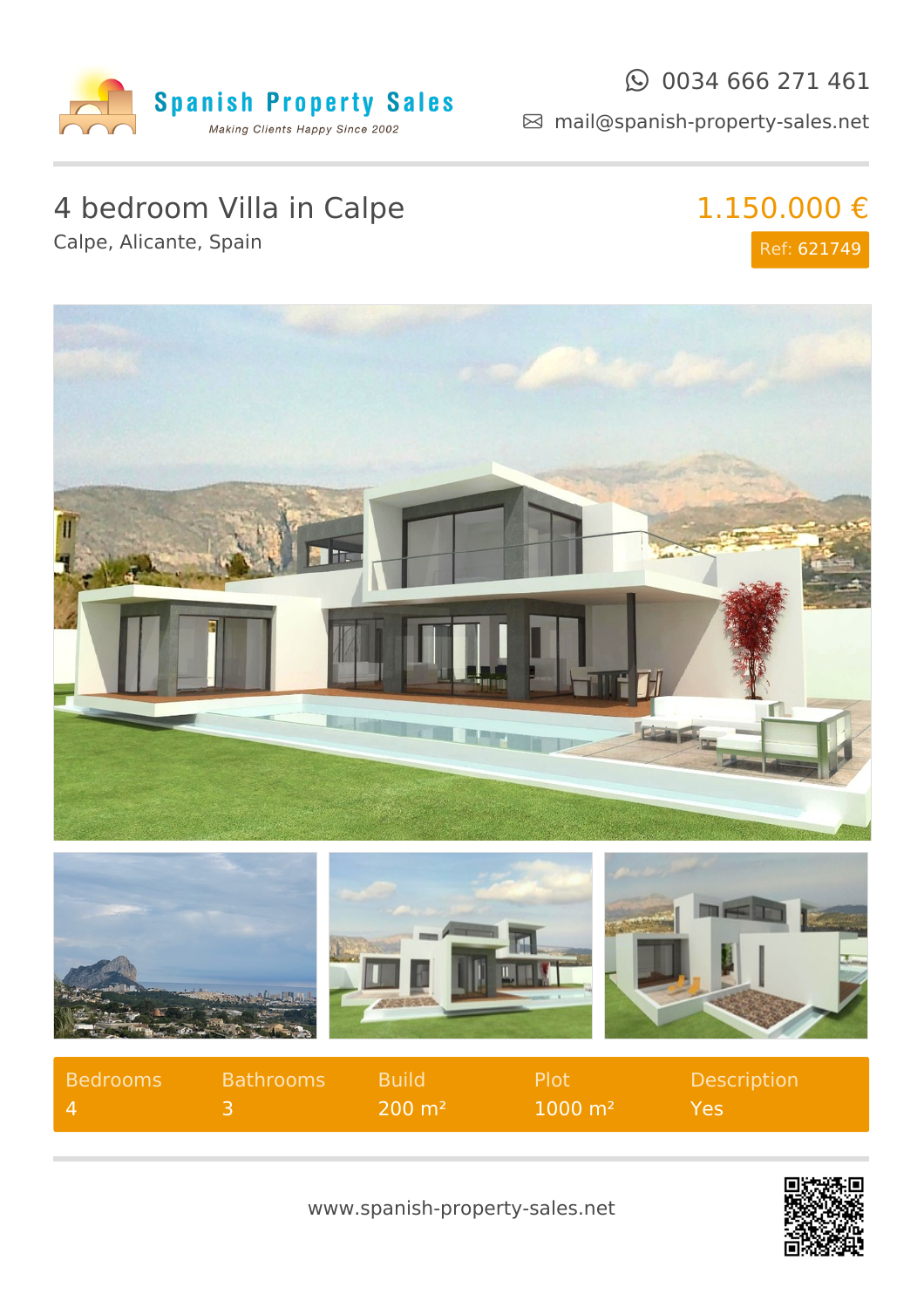

mail@spanish-property-sales.net

#### 4 bedroom Villa in Calpe

Calpe, Alicante, Spain



#### Description

Project for a stunning modern villa with amazing sea views and views of the Peñon in Calpe. Located in a quiet area of the well-connected urbanisation Empedrola II; only 10 minutes by car to the beach and Calpe town. South orientation, so sun guaranteed.

This design home will have a living-dining room with adjacent open plan kitchen (fully equipped), 4 bedrooms (2 of which en-suite and the other 2 sharing the 3rd bathroom), an office room. From the main living area one has direct access to the pool terrace. The pool is 10x4 m and comes with an outdoor shower. Carport and low maintenance garden.

Underfloor heating, air conditioning, shutters, double glazing, automatic gate and much more. Buyer can still make adjustments to the project. Only interested in the plot? You can buy it without the project.